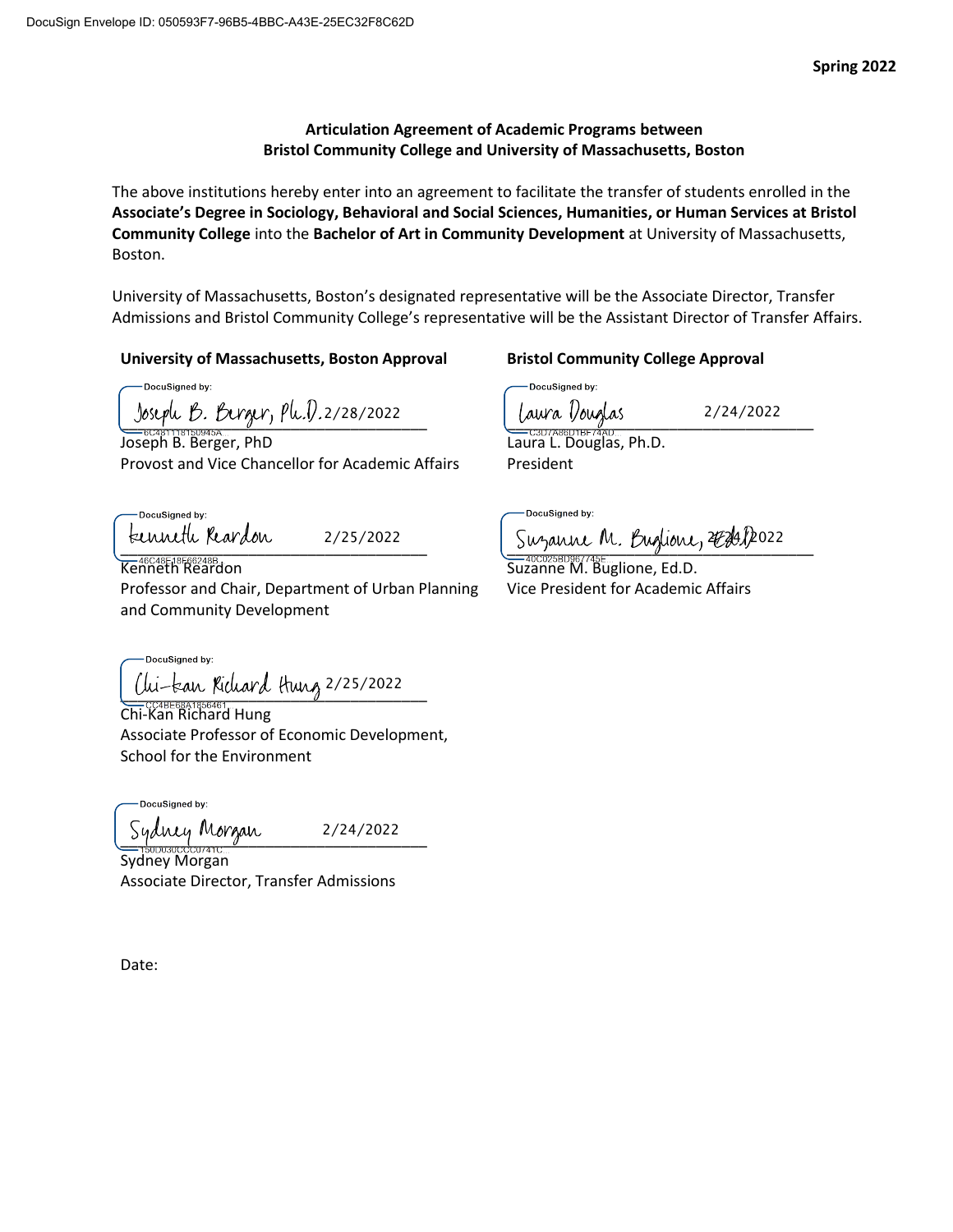# **Objectives:**

1. To attract qualified students to Bristol Community College and University of Massachusetts, Boston.

2. To promote and facilitate an efficient transition of transfer students between institutions.

3. To provide specific information and guidelines for transfer students.

4. To encourage academic coordination and cooperation, including curricular reviews, on-site visits,

and joint academic advising for students attending Bristol Community College and University of Massachusetts, Boston.

# **Stipulations:**

1. University of Massachusetts, Boston guarantees acceptance of Bristol Community College students who complete the Associate's Degree with an overall GPA of 2.5, as outlined in this document. All criteria of MassTransfer will apply.

2. Transfer students who follow the curriculum outlined in this agreement will not need to take more than 68 additional credits to receive a baccalaureate degree.

*3.* It is understood that students transferring from two year colleges can bring a maximum of 70 transfer credits toward a UMass Boston degree. Students must complete at least 30 credits of work to meet the residency requirement at UMass Boston.

# **Mutual Responsibilities:**

1. Both institutions agree to maintain current listings of the course equivalencies. This will be the responsibility of the two designated representatives.

2. Bristol Community College and University of Massachusetts, Boston will incorporate a summary of this agreement into official publications and web sites.

3. Bristol Community College and University of Massachusetts, Boston agree to encourage qualified students to participate in this program by providing information, advising, and other assistance required to foster a seamless transition from the two-year institution to the four-year institution.

# **Review/Revision:**

- 1. This agreement will be reviewed every three (3) years and may be revised by mutual agreement.
- 2. This agreement is expected to continue in force indefinitely but may be terminated by either party with not less than one year's notice.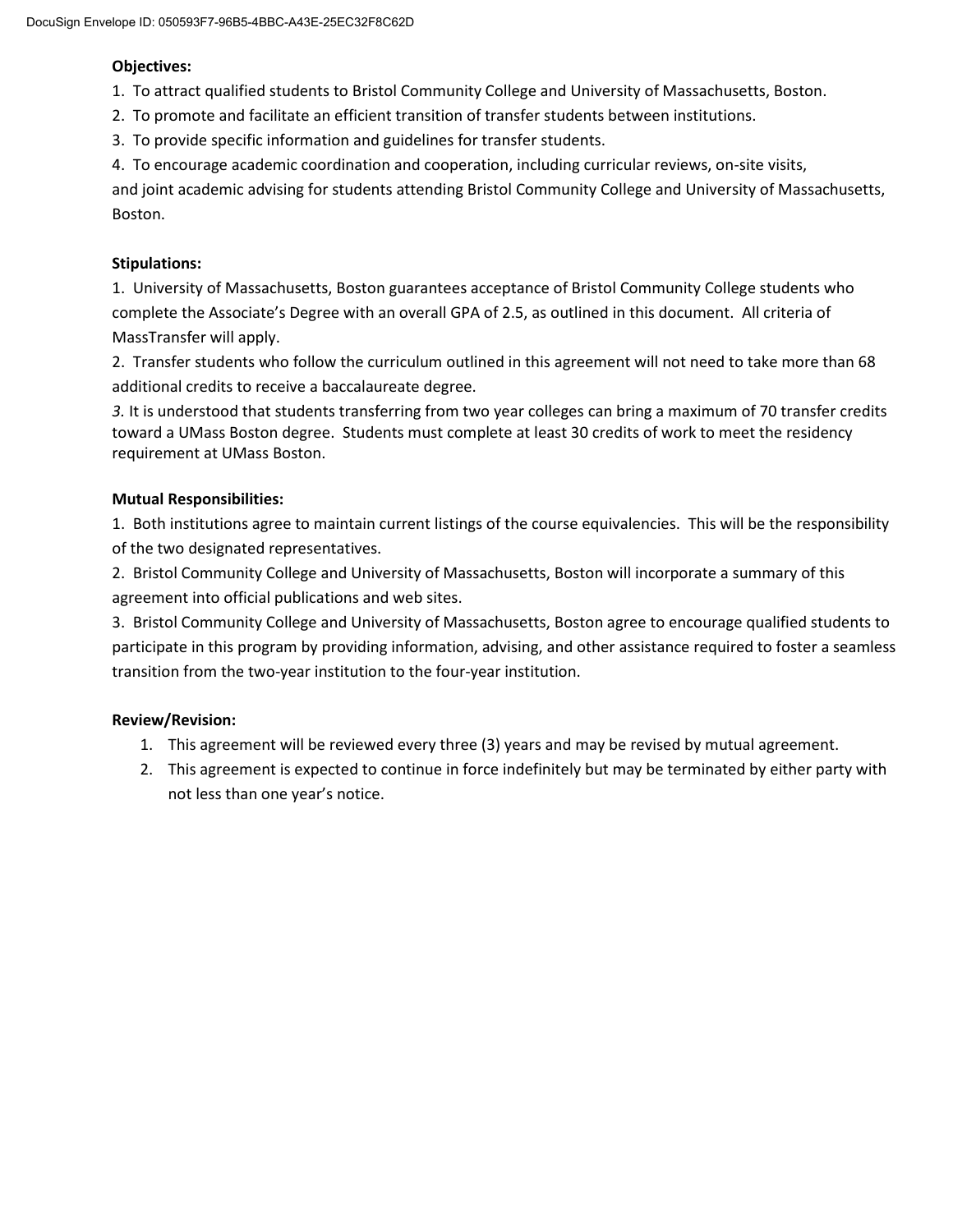#### **Spring 2022**

#### **Articulation Agreement**

# **Institution: Bristol Community College Transfer Institution: University of Massachusetts, Boston Summary of Benefits:**

- Guaranteed acceptance with a minimum G.P.A. of 2.5
- Guaranteed transfer of credits of all courses outlined in the curriculum chart with a C- or better
- Tuition credit eligibility with GPA of 3.0 or better and Associate's Degree
- Students transfer with Junior status with regard to financial aid and registration

#### **Recommended Associate Degree Programs at Bristol Community College**

- *Sociology Transfer:<https://catalog.bristolcc.edu/>*
- *Liberal Arts, Behavioral and Social Sciences Transfer:<https://catalog.bristolcc.edu/>*
- *Liberal Arts, Humanities Transfer[: https://catalog.bristolcc.edu/](https://catalog.bristolcc.edu/)*
- *Human Services:<https://catalog.bristolcc.edu/>*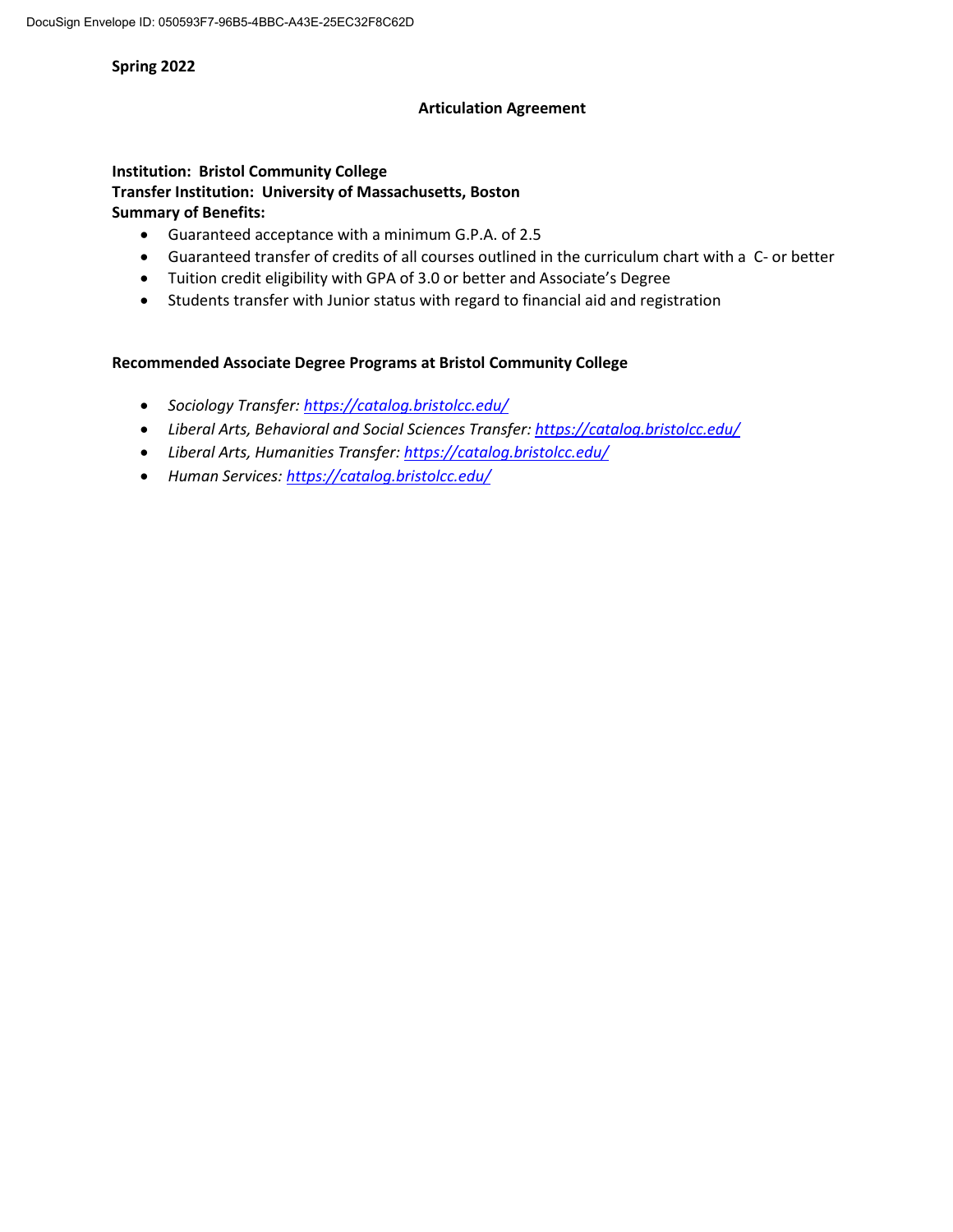### **Curriculum Grid**

*Community Development Major Foundation Courses to be completed at Bristol Community College:*

| <b>Course Name</b>                      | <b>Bristol Course Code</b> | <b>UMB Course Code</b> | <b>UMB Credits</b> |
|-----------------------------------------|----------------------------|------------------------|--------------------|
| The Nature of Environmental Problems    | EGR 141 Introduction to    | <b>ENVSTY 101</b>      | 3                  |
|                                         | the Environment            |                        |                    |
| Introduction to Geographic Information  | GIS 101 - Intro to GIS     | <b>ENVSCI 281</b>      | 3                  |
| <b>Systems</b>                          |                            |                        |                    |
| History and Theory of Community         | SOC 256 OR SOC 252         | <b>UPCD 201</b>        | 3                  |
| Development                             |                            |                        |                    |
| <b>Community Health and Environment</b> | HLT 115 - Personal and     | <b>UPCD 210</b>        | 3                  |
|                                         | <b>Community Health</b>    |                        |                    |
| <b>Total Credits</b>                    |                            |                        | 12 Credits         |

*Please note: in order to transfer as a Junior and complete the requirements of the transfer agreement, one or two of the above courses may need to be taken in addition to program requirements.*

*MassTransfer General Education Foundation to be completed at Bristol Community College:*

| <b>Course Name</b>              | <b>Bristol Course</b>  | <b>UMB Course Code</b>         | <b>Credits</b> |
|---------------------------------|------------------------|--------------------------------|----------------|
|                                 | Code                   |                                |                |
| Composition I                   | <b>ENG 101</b>         | <b>ENGL 101</b>                | 3              |
| Composition II                  | <b>ENG 102</b>         | <b>ENGL 102</b>                | 3              |
| <b>Statistics (Quantitative</b> | <b>MATH 119</b>        | <b>MATH 125</b>                | 3              |
| Reasoning requirement           |                        |                                |                |
| waived after successful         |                        |                                |                |
| completion of Stats)            |                        |                                |                |
| Intro to Microeconomics         | <b>ECN 112</b>         | <b>ECON 101</b>                | 3              |
| (Behavioral and Social          |                        |                                |                |
| Sciences)                       |                        |                                |                |
| Lab Science, and Natural or     |                        | Search for eligible courses on | 7              |
| <b>Physical Science</b>         |                        | MassTransfer website           |                |
| <b>History Sequence</b>         | <b>HST 111&amp;HIS</b> | <b>HIST 211&amp;HIST 212</b>   | 6              |
| (Humanities/Fine Arts)          | <b>112 OR HST</b>      | <b>OR</b>                      |                |
|                                 | 113&HST 114            | <b>HIST 265 &amp; HIST 266</b> |                |
| Humanities/Fine Arts            |                        | Search for eligible courses on | 3              |
|                                 |                        | MassTransfer website           |                |
| <b>Behavioral and Social</b>    |                        | Search for eligible courses on | 6              |
| <b>Sciences</b>                 |                        | MassTransfer website           |                |
| <b>Total Credits</b>            |                        |                                | 34 Credits     |

*Additional credits required to complete the 60-62 credits for the Associate's Degree- please follow your course requirements within your Bristol Community College degree program.*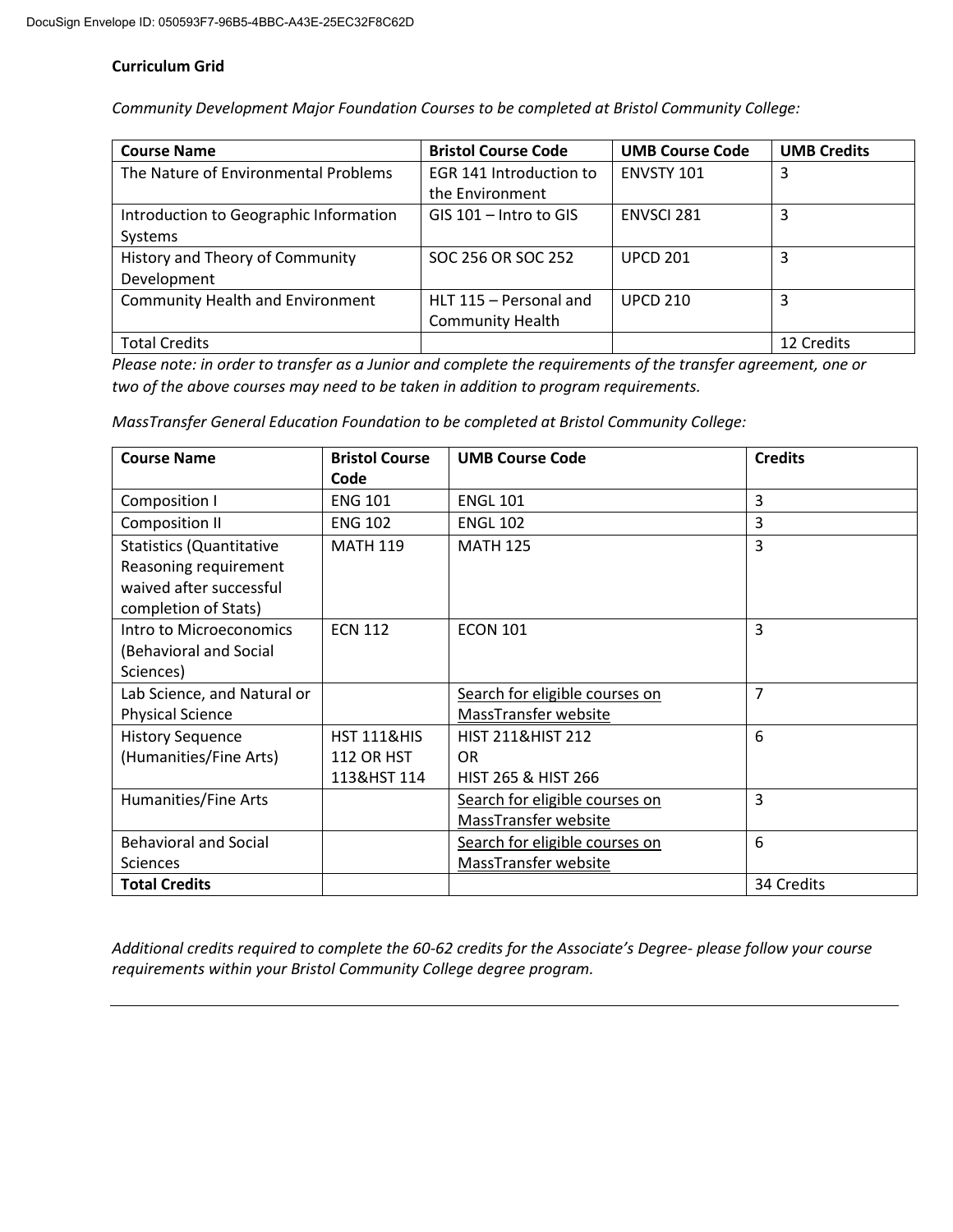**UMass Boston Community Development Curriculum:** [Program: Community Development Major \(BA\) -](http://catalog.umb.edu/preview_program.php?catoid=42&poid=10805&hl=community+development&returnto=search) [University of Massachusetts Boston -](http://catalog.umb.edu/preview_program.php?catoid=42&poid=10805&hl=community+development&returnto=search) Acalog ACMS™ (umb.edu)

*Community Development Major Requirements to be completed at UMass Boston\* \*Effective September 2021. Course offerings subject to change. Follow curriculum link above for most updated course listings.* 

| <b>Course Name</b>                                | <b>UMB Course Code</b> | <b>UMB Credits</b> |
|---------------------------------------------------|------------------------|--------------------|
| Cities and the Environment                        | ENVCSI 270             | 3 credits          |
| Introduction to Research Methods and Community    | <b>UPCD 301</b>        | 3 credits          |
| Analysis                                          |                        |                    |
| Quantitative Methods for Community Development    | <b>UPCD 303</b>        | 3 credits          |
| 300-400 Level Electives (choose four)             |                        | 12 Credits         |
| Social Determinants of Health                     | <b>UPCD 310</b>        |                    |
| <b>Fundamentals of Housing</b>                    | <b>UPCD 321</b>        |                    |
| Community Economic Development in the US          | <b>UPCD 353</b>        |                    |
| <b>Global Community Economic Development</b>      | <b>UPCD 355</b>        |                    |
| Organizational Behavior for Public and Nonprofits | <b>UPCD 371</b>        |                    |
| Planning and Land Use Law                         | ENVSCI 340             |                    |
| <b>Urban Planning</b>                             | <b>ENVSCI 375</b>      |                    |
| <b>Architecture and Human Built Environment</b>   | ENVSTY 351L            |                    |
| Interactions                                      |                        |                    |
| <b>Environmental Justice</b>                      | ENVSTY 364             |                    |
| Telling the Story                                 | ENVSTY 371             |                    |
| Practicum (choose one)                            |                        | 3 credits          |
| Internship in Community Development               | <b>UPCD 457</b>        |                    |
| Capstone in Community Development                 | <b>UPCD 459</b>        |                    |
| Independent Study in Community Development        | <b>UPCD 478</b>        |                    |
| <b>Environmental Science Capstone</b>             | ENVSCI 476             |                    |
| Seminar (2 credits)                               |                        | 2 credits          |
| Second-year Seminar: Conflict and Resolution      | ENVSTY 210             |                    |
| Third-year Seminar: Professional Development      | <b>ENVSTY 310</b>      |                    |

#### **Potential Career Opportunities within Community Development:**

- Arts-based Programmer
- Community Organizer
- Neighborhood Planner
- Workforce Developer
- Affordable Housing Professional
- Micro Finance Lender
- Small Business Advisor
- Health Educator/Advocate